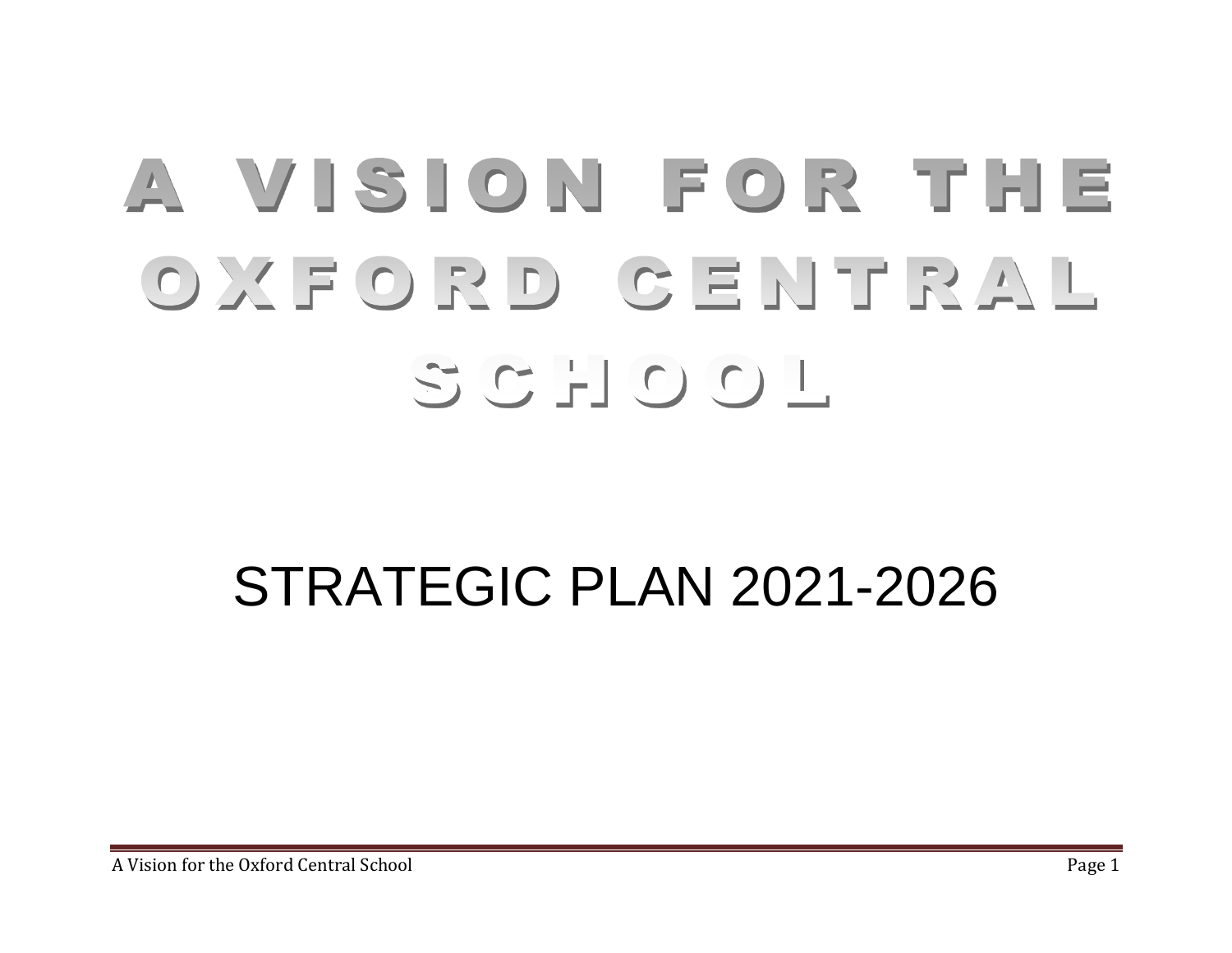# **Acknowledgements**

The Oxford Township School District's Strategic Planning process began during the 2020- 2021 school year and completed during the summer of 2021. This project could not have been possible without the support, cooperation and dedication of the following people:

## **Oxford Township Board of Education**

Mrs. Suzanne Taranto, President

Mr. John Brus, Vice President

Mr. Jacob Burlas

Mrs. Linda Koufodontes, Left August 2021

Mrs. Kristen MacLean

Mr. Brian O'Neil, Began September 2021

Mr. William Ott

Mr. Michael Zulla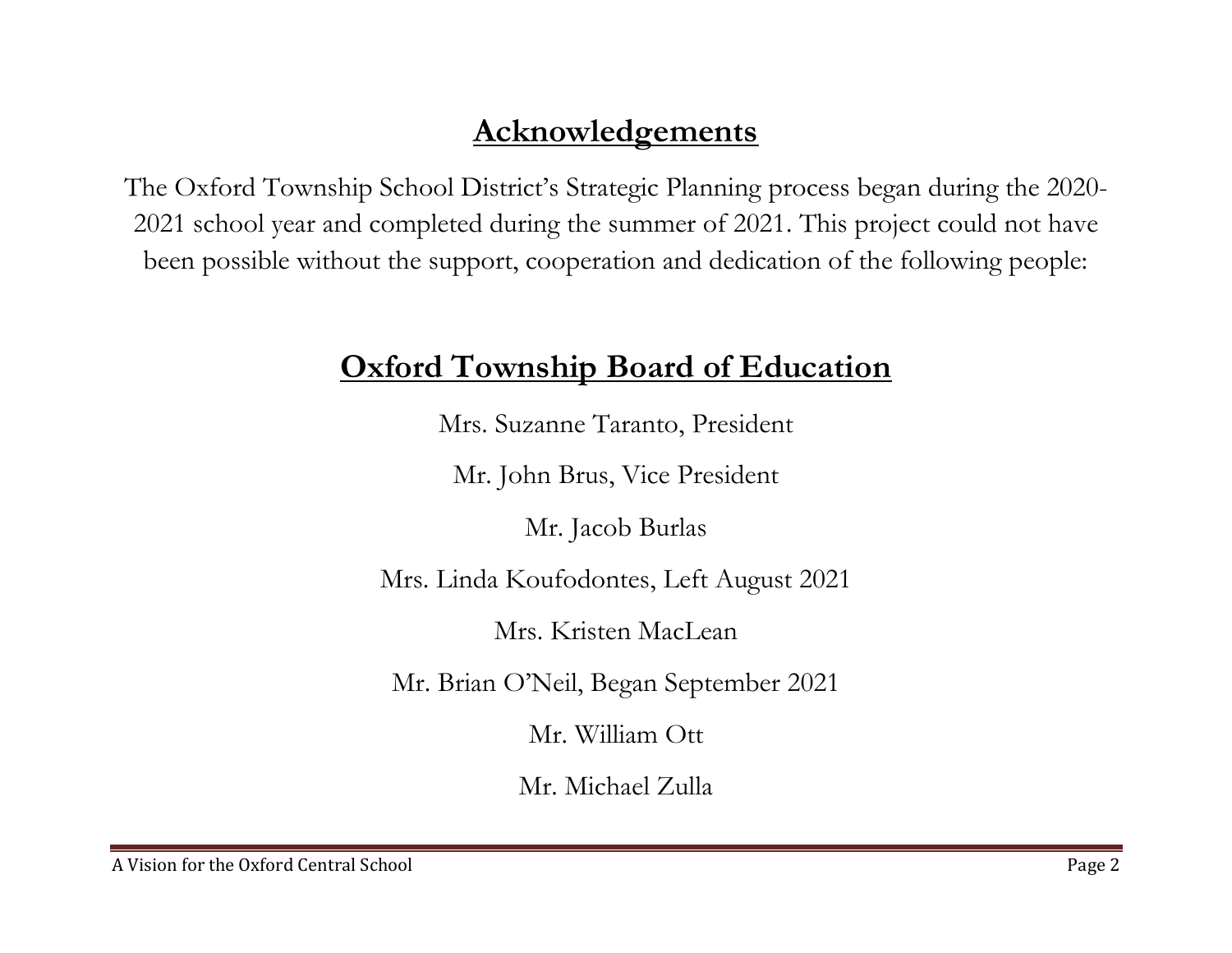## **Administrative Staff**

Mr. Robert J. Magnuson, CSA / Committee Member Mrs. Julie Rienzi, Director of Special Services / Committee Member, Left August 2021 Mrs. Nancy DeRiso, Business Administrator / Committee Member

### **Strategic Planning Committee**

Mrs. Arlene Janusz Mr. Brian O'Neil Mrs. Catherine Cucciniello Mrs. Lisa DeMarco Mrs. Nancy DeRiso Mrs. Christina Sadel Mrs. Cristen Tierney Mrs. Fatima Lainez Mrs. Hillary Werner Mrs. Jennifer Russo Mr. John Brus Mrs. Julie Rienzi Mrs. Kelly Suyker Mrs. Suzanne Taranto Mrs. Kristen Cutro Mrs. Tara Olsen Mrs. Linda Koufodontes Mr. Michael Bloom Mrs. Olena Kushper Mrs. Georgette Miller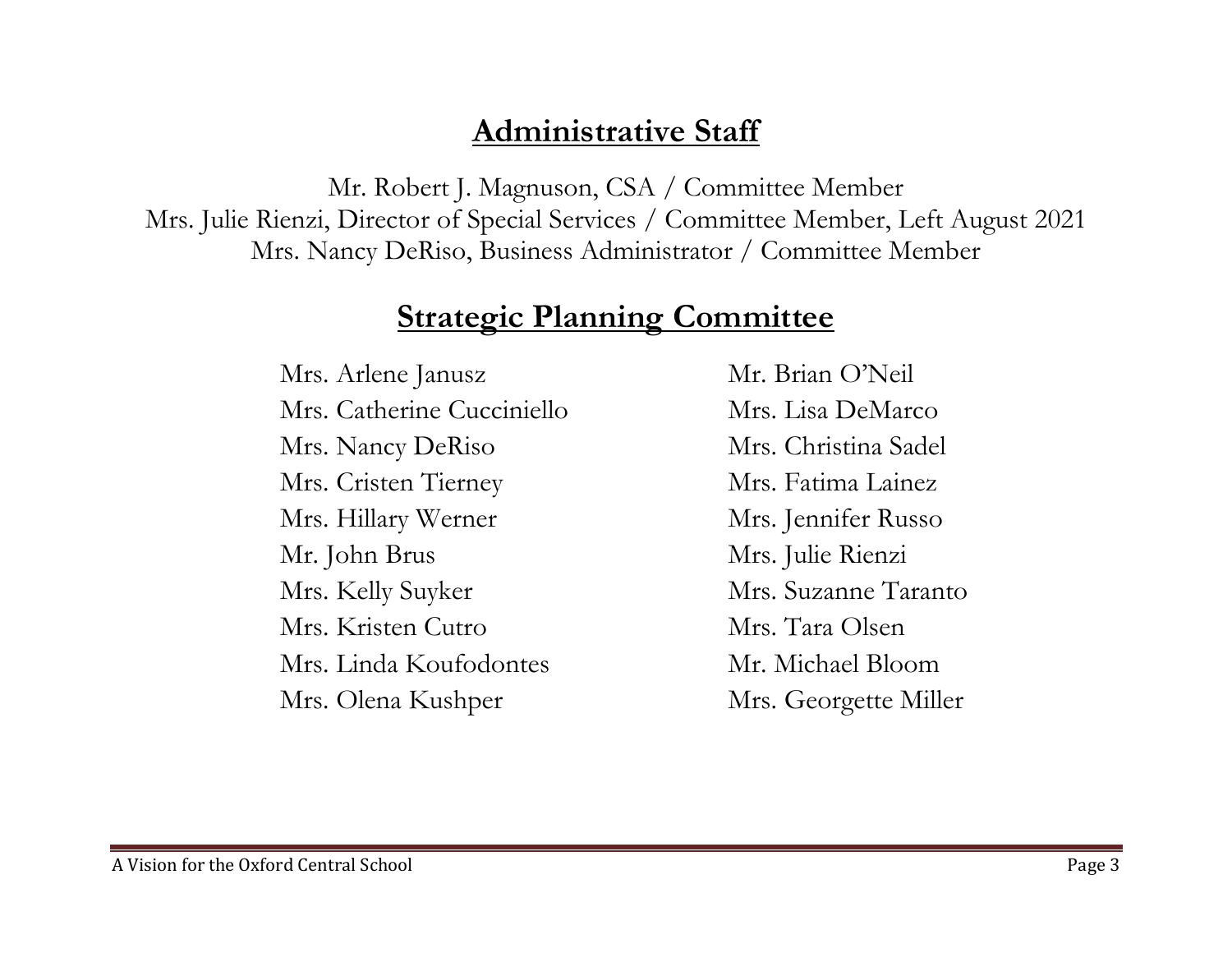# The Oxford Learning Community

# **Mission Statement**

# Students are:

Inspired to believe and achieve Challenged in a caring and character building environment Enabled to make positive contributions to their community

### **Oxford Student Motto**

#### **Be CORRECT**

- **S** Courage
- **<sup>参</sup>** Optimism
- **Responsibility**
- **Respect**
- **学** Empathy
- **S** Citizenship
- Trustworthiness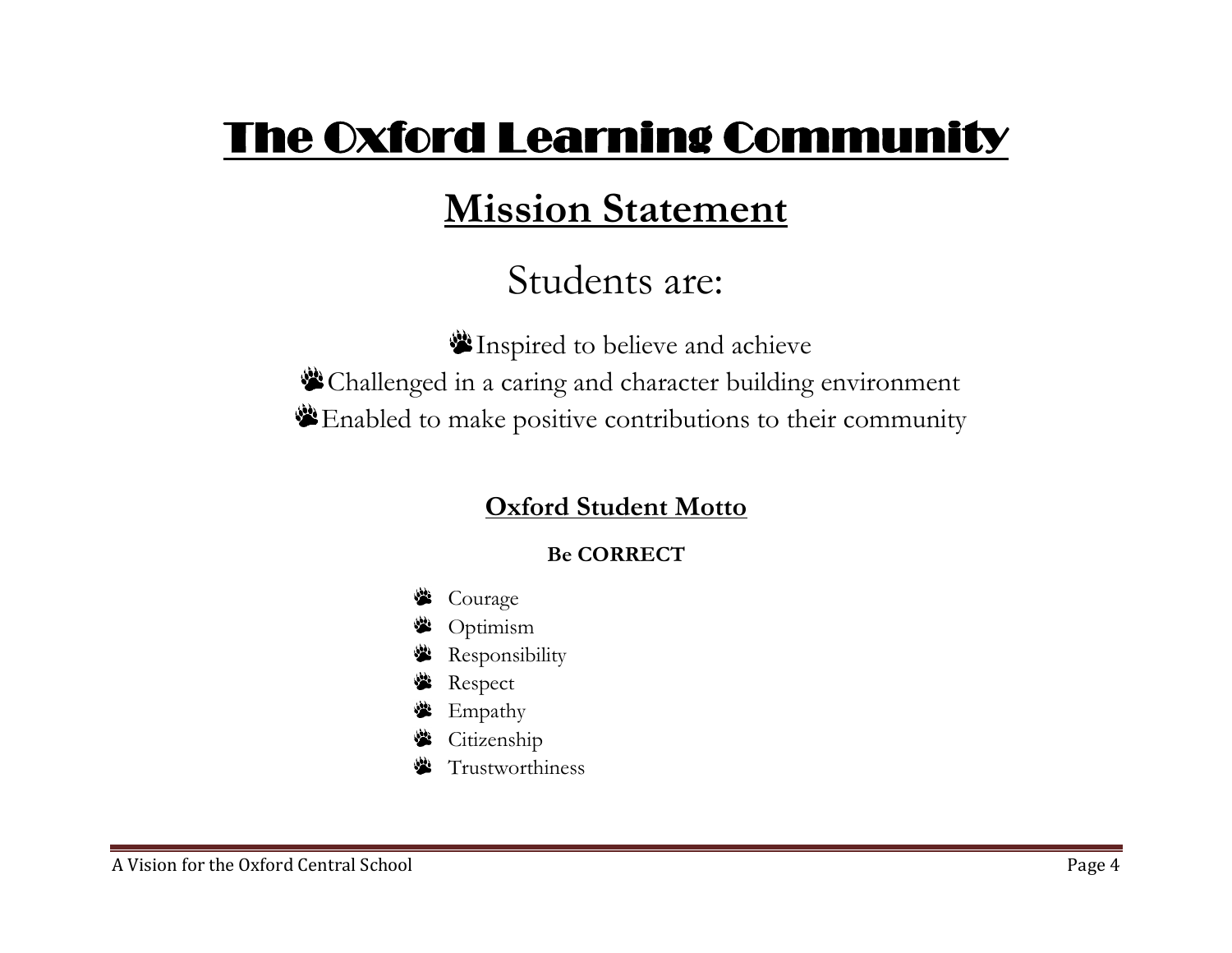#### GOAL: Fiscal Management STRATEGY: Develop alternative sources of revenue – School-based/ OCS Foundation

| <b>Major Activities</b>     | <b>Staff</b>                | <b>Resources</b>          | <b>Timelines</b>       | Indicators of             |
|-----------------------------|-----------------------------|---------------------------|------------------------|---------------------------|
|                             |                             |                           |                        | <b>Success</b>            |
| Re-Establish the OCS        | Administration              | <b>Foundation members</b> | <b>Early September</b> | -Solicit feedback from    |
| <b>Education Foundation</b> | Parents                     | time and energy to re-    | discussion with the    | participants              |
|                             | <b>Community Members</b>    | establish the             | community and with     | -Revised Foundation       |
|                             |                             | Foundation                | parents during Back    | website/links             |
|                             |                             |                           | to School Nights,      | -New Exec                 |
|                             |                             |                           | Conferences            | Committee                 |
| Develop new grant           | <b>OCS Staff</b>            | Release time and PD       | On-going and           | <b>Grant applications</b> |
| sources                     | Administration              | time to develop grants    | developed annually     | submitted to BOE          |
| Develop a school-           | <b>OCS Staff/Club</b>       | Flyers/ radio/ social     | Held in the            | Feedback from             |
| wide fundraising            | <b>Advisers</b>             | media                     | February/March         | participants              |
| event                       |                             |                           |                        |                           |
| Secure licenses for         | <b>Education Foundation</b> | Funds for state           | Annually               | Receipt of                |
| small games of              | <b>Executive Committee</b>  | paperwork filing          |                        | certificate(s)            |
| chance                      |                             |                           |                        |                           |

| <b>Major Activities</b>                                                                        | <b>Staff</b>                                           | <b>Resources</b>                                                                                                                                     | <b>Timelines</b>    | Indicators of                      |
|------------------------------------------------------------------------------------------------|--------------------------------------------------------|------------------------------------------------------------------------------------------------------------------------------------------------------|---------------------|------------------------------------|
|                                                                                                |                                                        |                                                                                                                                                      |                     | <b>Success</b>                     |
| Develop community<br>partnerships with<br>organizations,<br>community groups<br>and businesses | Administration, OCS<br>Staff, Parents and<br>Community | -Local businesses<br>-School-based groups<br>-Local community<br>groups <i>i.e.</i> Municipal<br>Alliance, Rotary Club<br>-District<br>communication | On-going and annual | Spotlight community<br>partnership |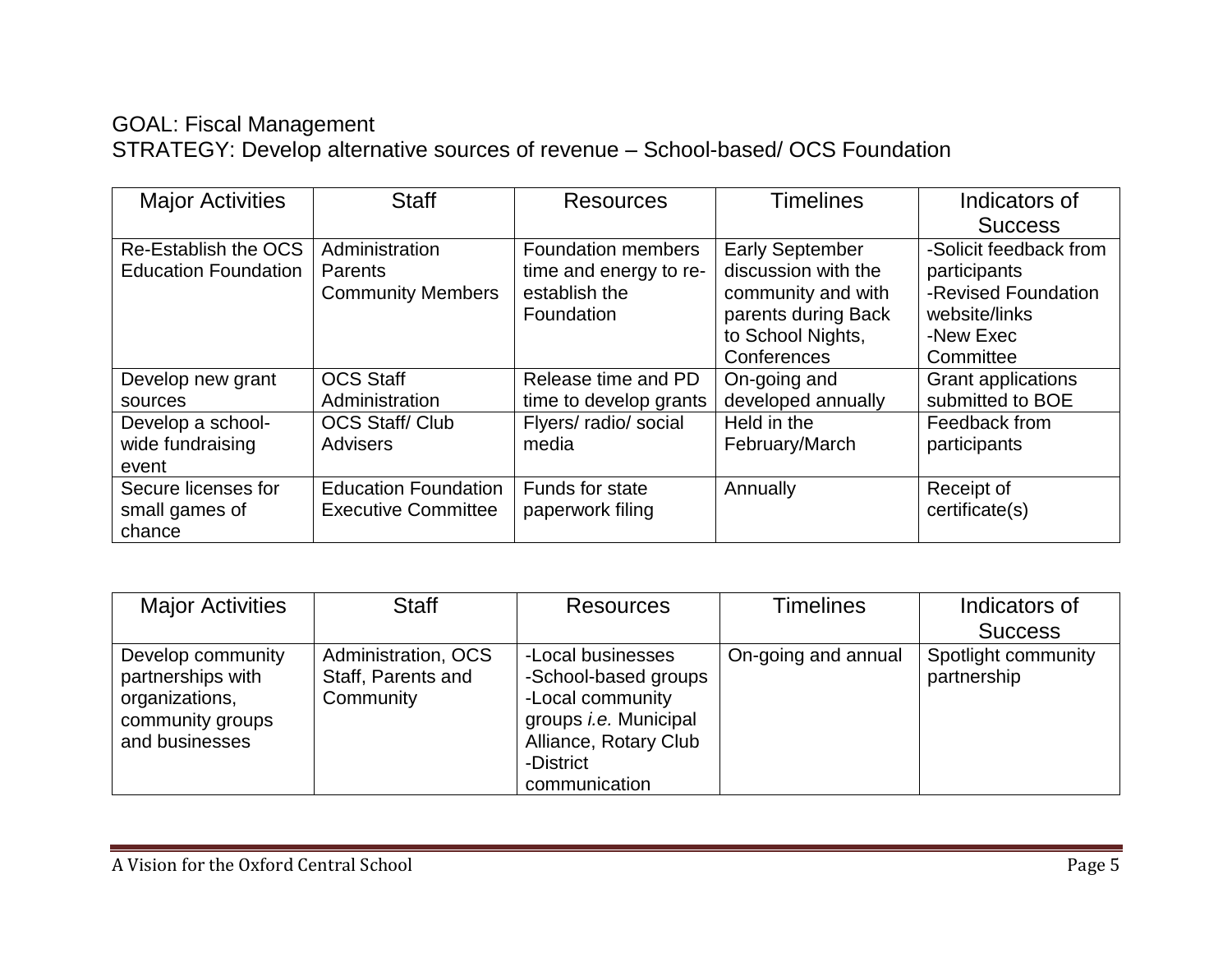#### GOAL: Personnel Management STRATEGY: Build Upon Strengths

| <b>Major Activities</b>  | <b>Staff</b>         | Resources                      | <b>Timelines</b> | Indicators of           |
|--------------------------|----------------------|--------------------------------|------------------|-------------------------|
|                          |                      |                                |                  | <b>Success</b>          |
| <b>Supporting More</b>   | Teachers,            | <b>Current Staff, Literacy</b> | 2012-2026        | Reaching a greater      |
| <b>Students</b>          | Administration,      | Instructors, STEM              |                  | number of students      |
|                          | <b>Support Staff</b> | Lab training, Free             |                  | with support – student  |
|                          |                      | typing resources               |                  | records                 |
| <b>Staff Flexibility</b> | Teachers,            | -Current Staff,                | On-going         | Increased               |
|                          | Administration       | professional                   |                  | Professional            |
|                          |                      | development to                 |                  | Development             |
|                          |                      | address classroom              |                  | opportunities for all   |
|                          |                      | needs and new state            |                  | staff, evaluation of PD |
|                          |                      | initiatives,                   |                  |                         |
|                          |                      | Stipends for other             |                  |                         |
|                          |                      | positions HIB,                 |                  |                         |
|                          |                      | Schedule Coor.,                |                  |                         |
|                          |                      | MyAccess and                   |                  |                         |
|                          |                      | <b>IntoMath Benchmarks</b>     |                  |                         |
| <b>Continued Shared</b>  | Administration, CST  | Working with cluster           | On-going         | Continued use of        |
| <b>Services</b>          |                      | schools, Warren                |                  | shared services,        |
|                          |                      | County schools and             |                  | savings demonstrated    |
|                          |                      | WCSSSD                         |                  | in budget.              |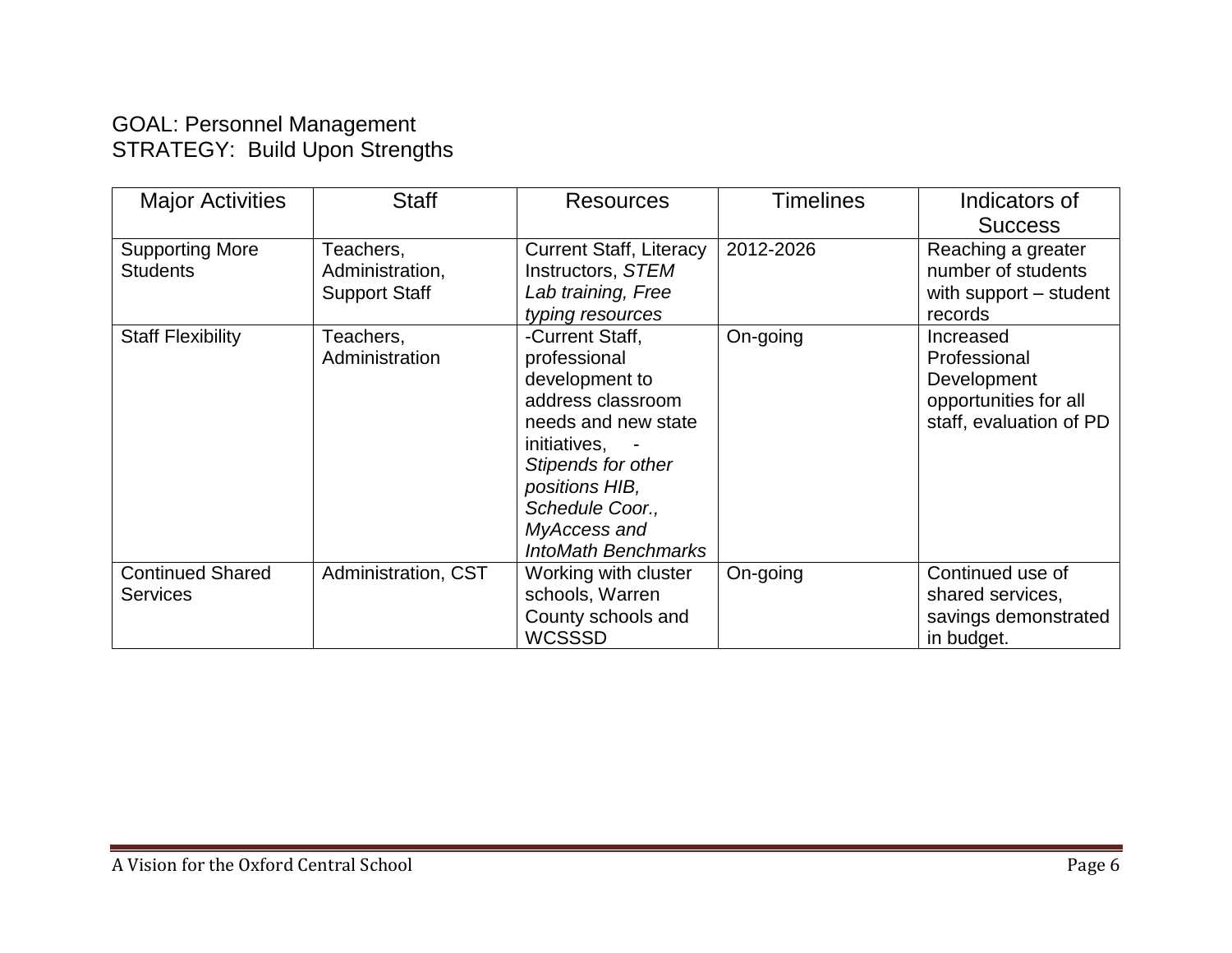#### GOAL: Personnel Management STRATEGY: To continue to meet the needs of all students

| <b>Major Activities</b>                           | <b>Staff</b>                                             | <b>Resources</b>                                                                                                                     | <b>Timelines</b> | Indicators of<br><b>Success</b>                     |
|---------------------------------------------------|----------------------------------------------------------|--------------------------------------------------------------------------------------------------------------------------------------|------------------|-----------------------------------------------------|
| <b>Music Instruction</b><br>Full-Time             | <b>Additional time:</b><br>teacher and<br>administration | Funds needed to<br>implement full-time<br>music, possible online<br>supplementation due<br>to increase in<br><b>Chromebooks</b>      | On-going         | Implementation of a<br>full-time Music<br>program   |
| Spanish Instruction<br>Full-Time                  | <b>Additional time:</b><br>teacher and<br>administration | Funds needed to<br>implement full-time<br>program, possible<br>online<br>supplementation due<br>to increase in<br><b>Chromebooks</b> | On-going         | Implementation of a<br>full-time Spanish<br>program |
| Full Response to<br><b>Intervention Program</b>   | Administration                                           | Staffing and funding,<br><b>Specifically literacy</b><br>instruction, Tiered RTI                                                     | On-going         | Implement a full RTI<br>program                     |
| <b>Future Needs of</b><br><b>Special Learners</b> | Administration,<br>additional teacher                    | Shared services,<br>budget funds, GATE<br>instruction, STEM lab                                                                      | On-going         | Implementation of<br>additional support<br>programs |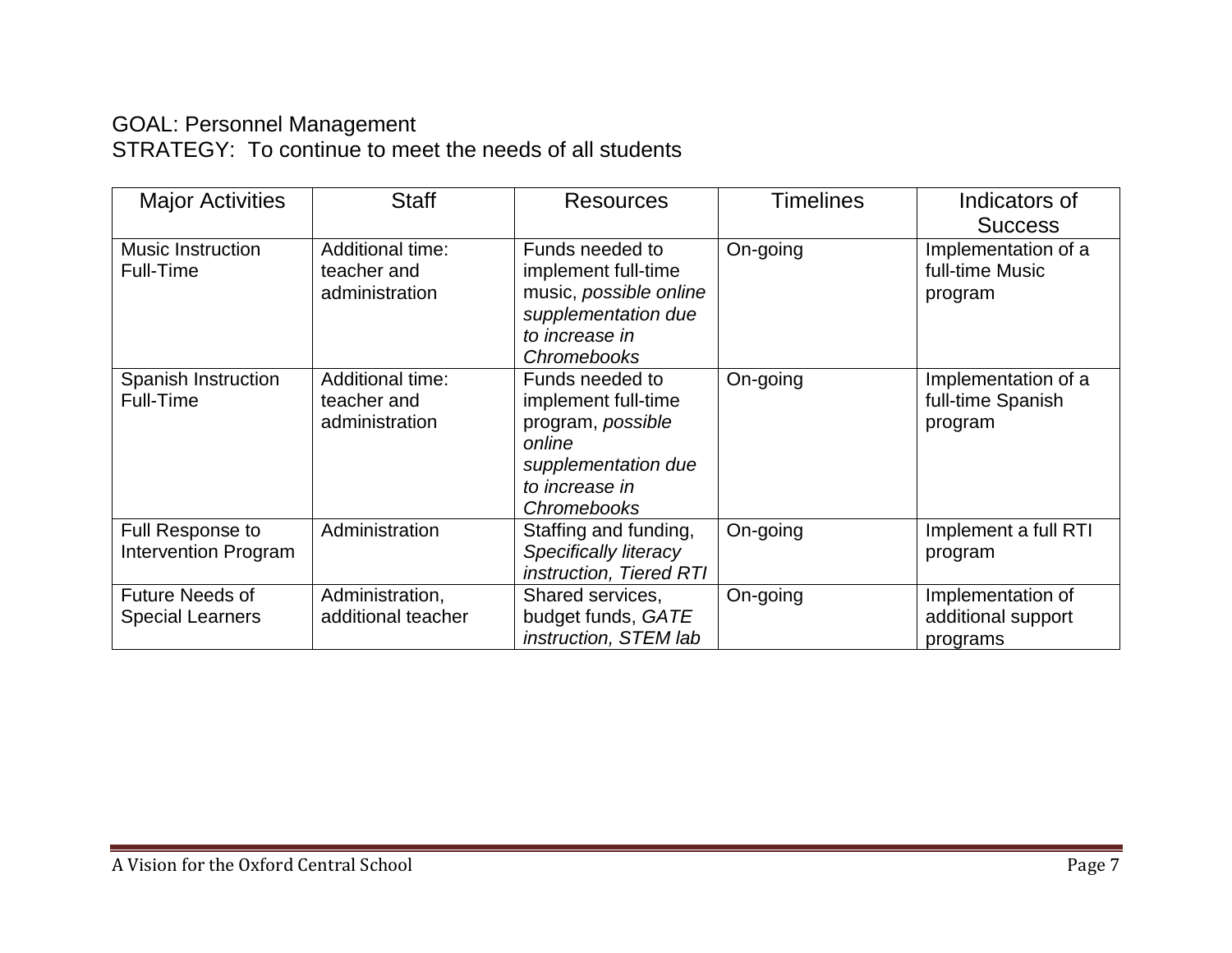#### GOAL: Instruction and Program STRATEGY: Continue to Improve Student Performance

| <b>Major Activities</b>                                           | <b>Staff</b>                                                | <b>Resources</b>                                                                                                                                        | <b>Timelines</b>                      | Indicators of<br><b>Success</b>                                                        |
|-------------------------------------------------------------------|-------------------------------------------------------------|---------------------------------------------------------------------------------------------------------------------------------------------------------|---------------------------------------|----------------------------------------------------------------------------------------|
| Continue to see<br><b>Student Growth</b><br>Percentiles increases | Teachers,<br>paraprofessionals,<br>administration           | Curriculum<br>implementation, Study<br><b>Island Benchmarks,</b><br>RTI LA and Math,<br><b>Start Strong, NJSLA</b>                                      | 2021-2026                             | <b>State Student Growth</b><br>Percentile results,<br>school-wide score<br>improvement |
| <b>Curriculum Updates</b>                                         | Teachers,<br>administration,<br><b>Warren Hills cluster</b> | <b>WH Cluster meetings</b><br>(MS), WH District<br><b>Paid Writer</b><br>Curriculum                                                                     | 2021-2026 as<br>required by the state | Completed and<br>approved curriculum<br><b>Posted to School</b><br>website             |
| <b>Textbook Adoption</b>                                          | Teachers,<br>administration,<br>community                   | Sample textbook<br>series, primary<br>sources,<br>supplemental reading,<br><b>Social Studies series</b>                                                 | 2021-2026                             | New textbooks<br>acquired, new<br>supplemental reading<br>acquired                     |
| Technology<br>Implementation                                      | Teachers,<br>administration,<br>Technology<br>Contractors   | STEM Room, Plan for<br>replacing old CBs/<br>incorporating new<br>ones, JDM, Education<br>for Teachers, Early<br>Coding/OZOBots,<br>PTA, OCS Foundation | 2021-2026                             | Implementation of<br>new technologies                                                  |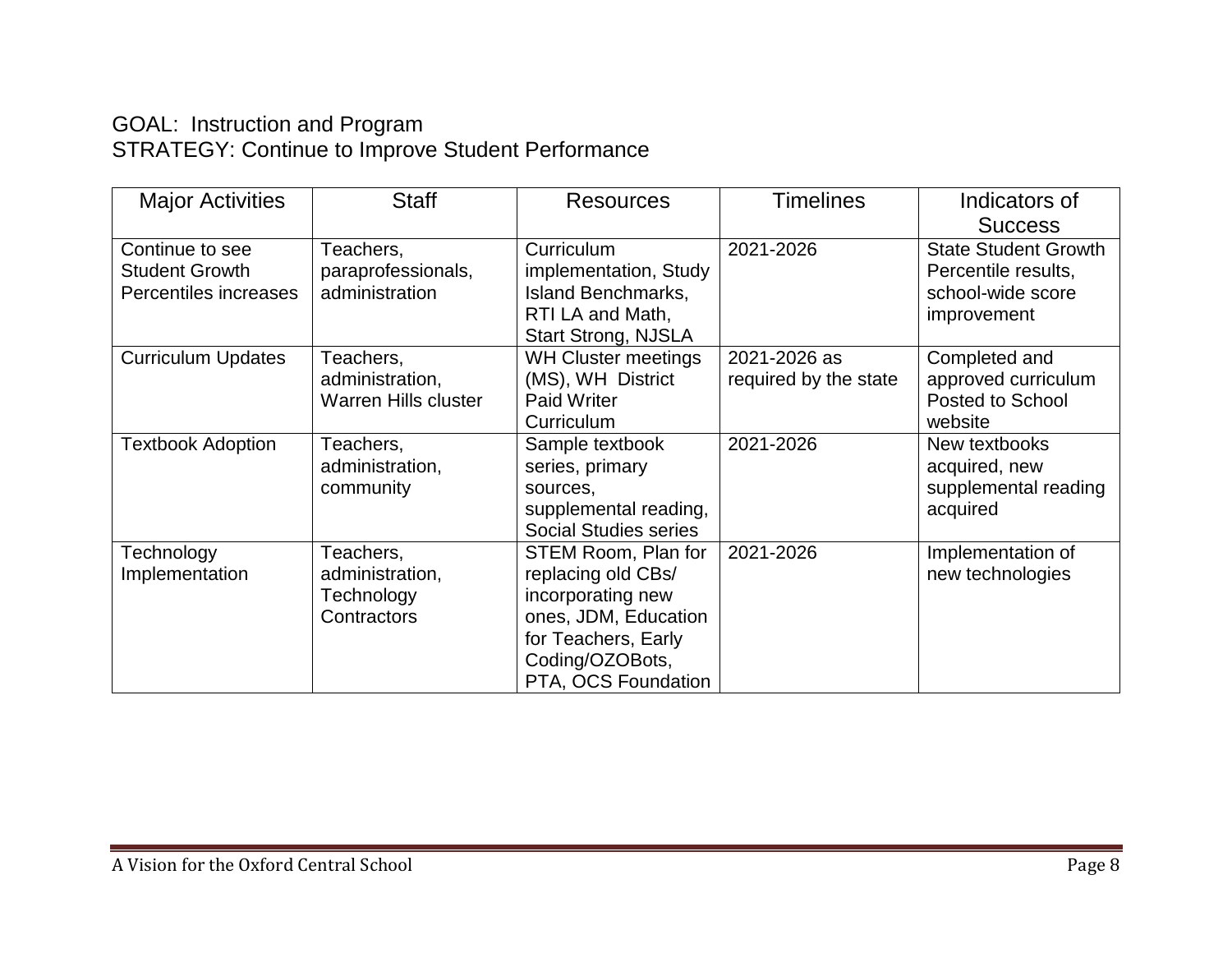#### GOAL: Instruction and Program STRATEGY: Continue to Improve Student Performance

| <b>Major Activities</b>                                                                                               | <b>Staff</b>                                                                          | <b>Resources</b>                                                                                                         | <b>Timelines</b> | Indicators of<br><b>Success</b>                                                                                                             |
|-----------------------------------------------------------------------------------------------------------------------|---------------------------------------------------------------------------------------|--------------------------------------------------------------------------------------------------------------------------|------------------|---------------------------------------------------------------------------------------------------------------------------------------------|
| Develop new<br>schedule for school to<br>implement new<br>programs and<br>achieve greater<br>student support          | OCS staff<br>representatives,<br>administration                                       | Genesis, staff input,<br>research from other<br>districts, budget funds,<br>My Access, Shared<br><b>Reading Services</b> | 2021-2026        | New schedule<br>developed                                                                                                                   |
| Develop new<br>cohesive RTI<br>program for the<br>primary grades<br>focused on ELA &<br>Math along with a<br>schedule | Staff, Reading<br>Specialists, Director of<br><b>Special Services, CST</b><br>members | Federal funds,<br><b>District funds</b>                                                                                  | 2021-2026        | Staffing to support<br>students and RTI                                                                                                     |
| Create a Career Fair<br>mini-week activity                                                                            | <b>OCS Staff</b>                                                                      | WHHS/WCTech<br>Guidance staff,<br>NJDOE, Volunteer<br>speakers                                                           | Spring 2022      | <b>Annual Career Fair in</b><br>place and Career<br>Week activities<br>implemented                                                          |
| <b>All Students</b><br>achieving at or above<br>grade level                                                           | Faculty,<br>administration, BOE                                                       | Annual budget, PD,<br>staffing support,<br>scheduling support                                                            | 2021-2026        | Increased student<br>growth percentiles<br>and assessment<br>scores (Study Island/<br>NJSLA), reading<br>assessments/writing<br>assessments |
| Annually meet all<br>state monitoring                                                                                 | Administration, BOE                                                                   | Administration/BOE<br>time and effort                                                                                    | 2021-2026        | Approved SOA/QSAC                                                                                                                           |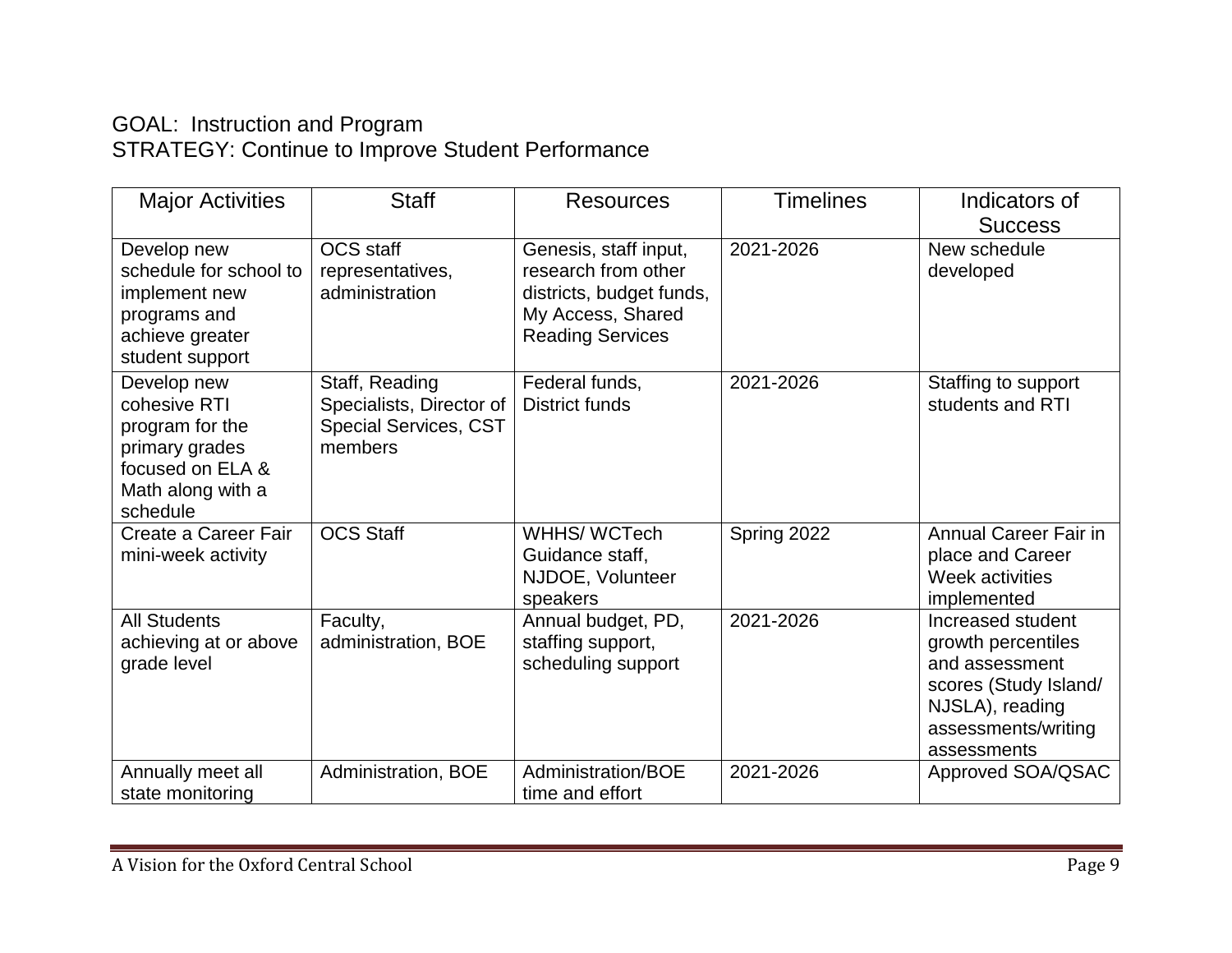#### GOAL: Instruction and Program

STRATEGY: Develop a plan to increase volunteerism in our students and staff population

| <b>Major Activities</b>                          | <b>Staff</b>                       | <b>Resources</b>                                                            | <b>Timelines</b> | Indicators of                                                                                               |
|--------------------------------------------------|------------------------------------|-----------------------------------------------------------------------------|------------------|-------------------------------------------------------------------------------------------------------------|
|                                                  |                                    |                                                                             |                  | <b>Success</b>                                                                                              |
| Implement a<br>community volunteer<br>initiative | Students, staff, BOE,<br>community | School calendar<br>dates, volunteer and<br>community group<br>presentations | 2021-2026        | -Develop a policy to<br>promote and<br>implement<br>volunteerism<br>-Annual report to the<br>BOE/ community |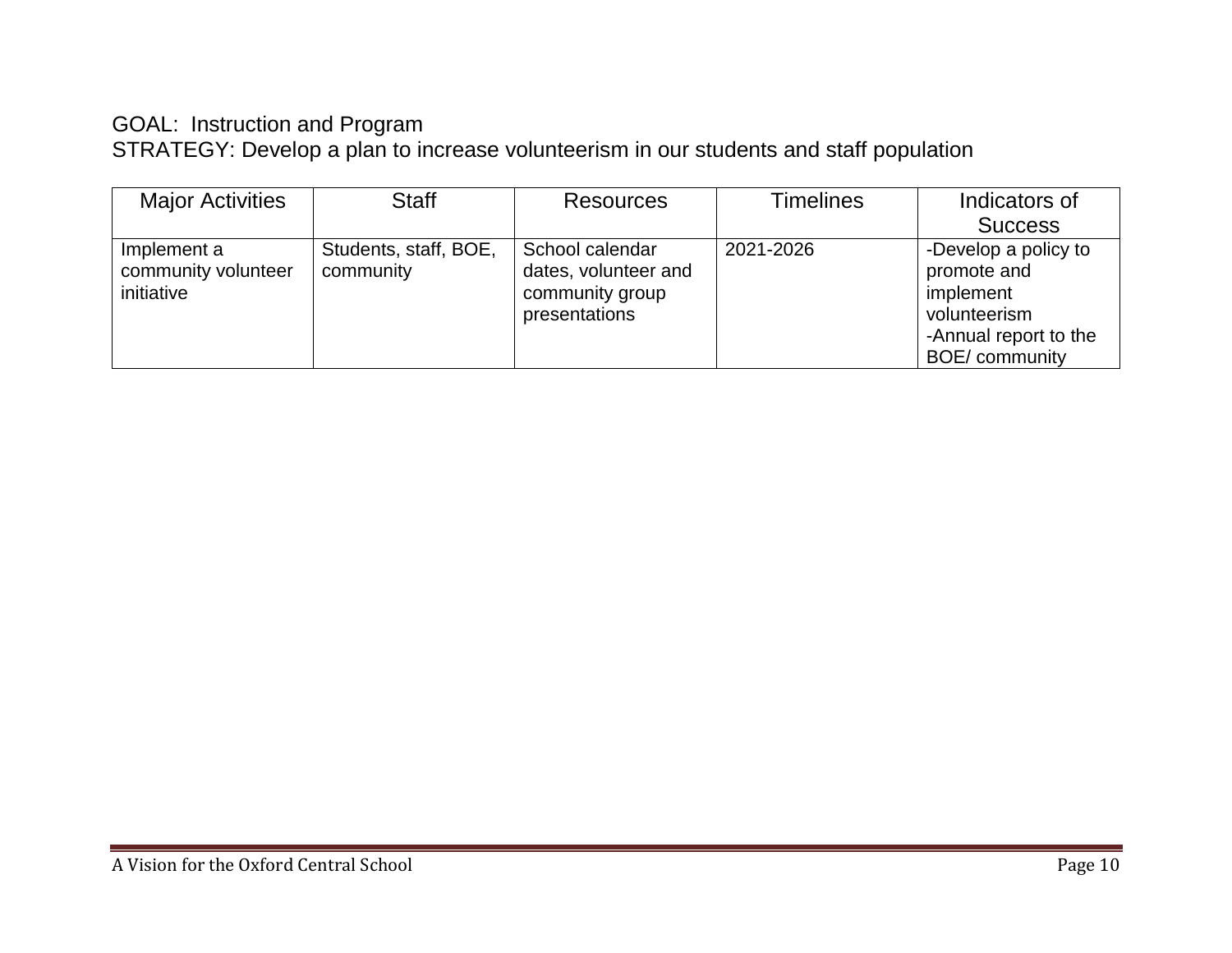#### GOAL: Operations STRATEGY: Parent Volunteering

| <b>Major Activities</b>                 | <b>Staff</b>                                        | Resources                                                                | <b>Timelines</b>                              | Indicators of<br><b>Success</b>                                             |
|-----------------------------------------|-----------------------------------------------------|--------------------------------------------------------------------------|-----------------------------------------------|-----------------------------------------------------------------------------|
| <b>Education Foundation</b>             | Parent volunteers for<br><b>Executive Committee</b> | Social media/<br>SchoolMessenger/<br>school website                      | Develop executive<br>committee Spring<br>2022 | Committee formed                                                            |
| <b>Education Foundation</b>             | Parents/ admin/ staff                               | Same                                                                     | Develop annual<br>calendar of events          | Calendar established                                                        |
| Classroom/School<br><b>Volunteers</b>   | OCS parents and<br>community members                | Social media/school<br>website/flyers                                    | Annually                                      | List of school<br>volunteers developed/<br>annual increase in<br>volunteers |
| Partnerships with<br>corporate sponsors | Notices written and<br>mailed to<br>corporations/   | Volunteers, computer<br>time and supplies                                | Annually                                      | New corporate<br>sponsors secured                                           |
| Develop new funding<br>for district     | Parents,<br>administration,<br>community leaders    | <b>Grant writing</b><br>incentives, annual<br>budget, crowd-<br>sourcing | Annually                                      | New revenue attained                                                        |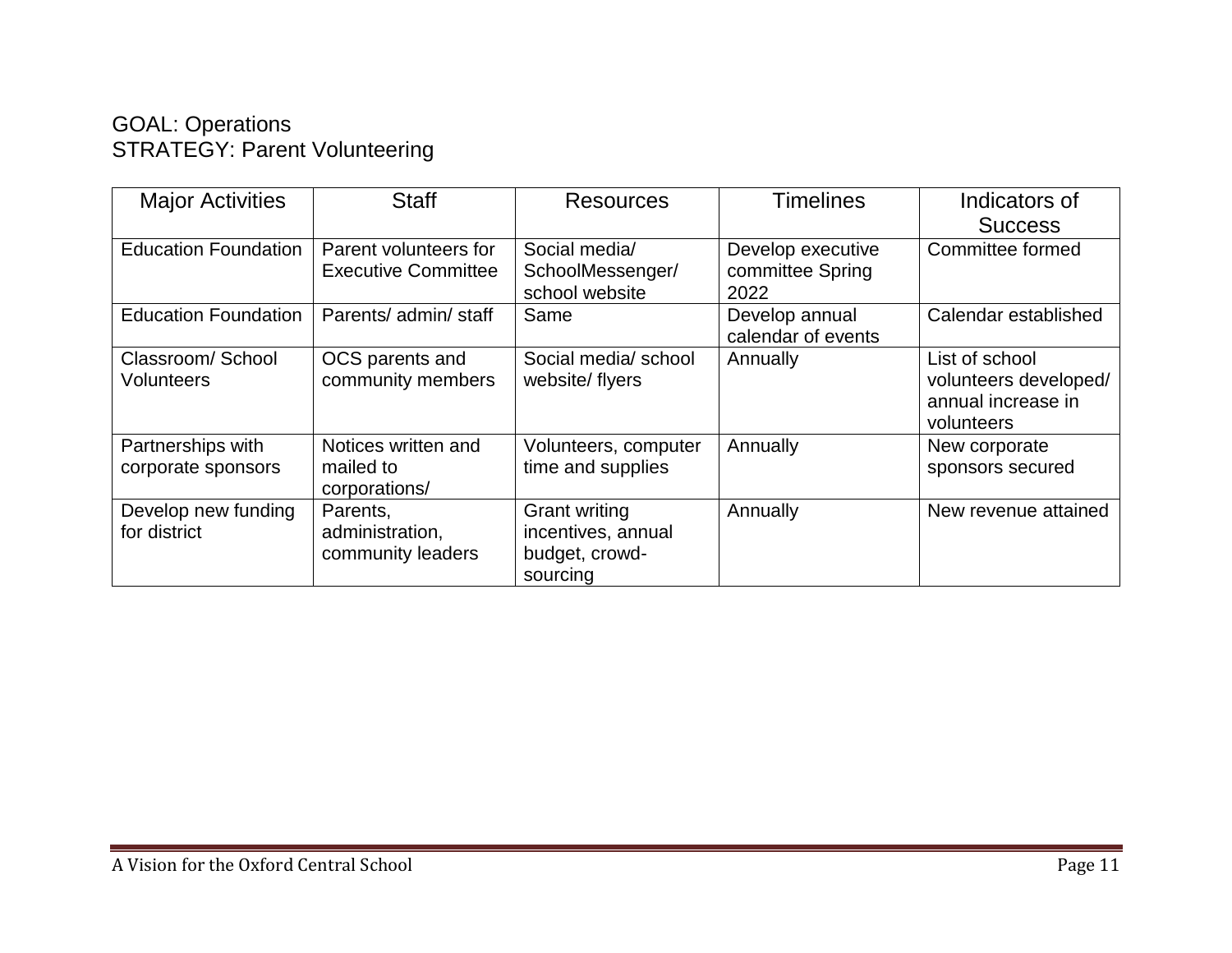#### GOAL: Operations

STRATEGY: Creating a school environment that is energy efficient and environmentally responsible

| <b>Major Activities</b>                                       | <b>Staff</b>                                                   | <b>Resources</b>                                                                                  | <b>Timelines</b> | Indicators of<br><b>Success</b>                                       |
|---------------------------------------------------------------|----------------------------------------------------------------|---------------------------------------------------------------------------------------------------|------------------|-----------------------------------------------------------------------|
| Continue to monitor<br>the facility for energy<br>savings     | Administration, BOE<br>members, community<br>members,          | Accounting<br>procedures, billing<br>analysis, discussion<br>with outside<br>contractors          | 2021-2026        | Annual report to the<br><b>BOE</b>                                    |
| Investigate a solar<br>energy plan                            | Administration, BOE,<br>community<br>committee,<br>contractors | <b>State and Federal</b><br>grants                                                                | 2021-2026        | Development of solar<br>plan                                          |
| Continue to identify<br>methods to reduce<br>carbon footprint | Staff, students,<br>parents, community<br>leaders,             | NJ Green/Best<br>Practice schools, PD<br>funds, budget funds<br>for publicity<br>campaign, grants | 2021-2026        | Identify annually<br>methods to reduce<br>the OCS carbon<br>footprint |
| Update to Long<br>Range Facility Plan                         | Administration, staff,<br>community members                    | Budget funds, grants,<br>supplies                                                                 | 2021-2026        | <b>Updated LRFP and</b><br>supporting QSAC<br><b>Documents</b>        |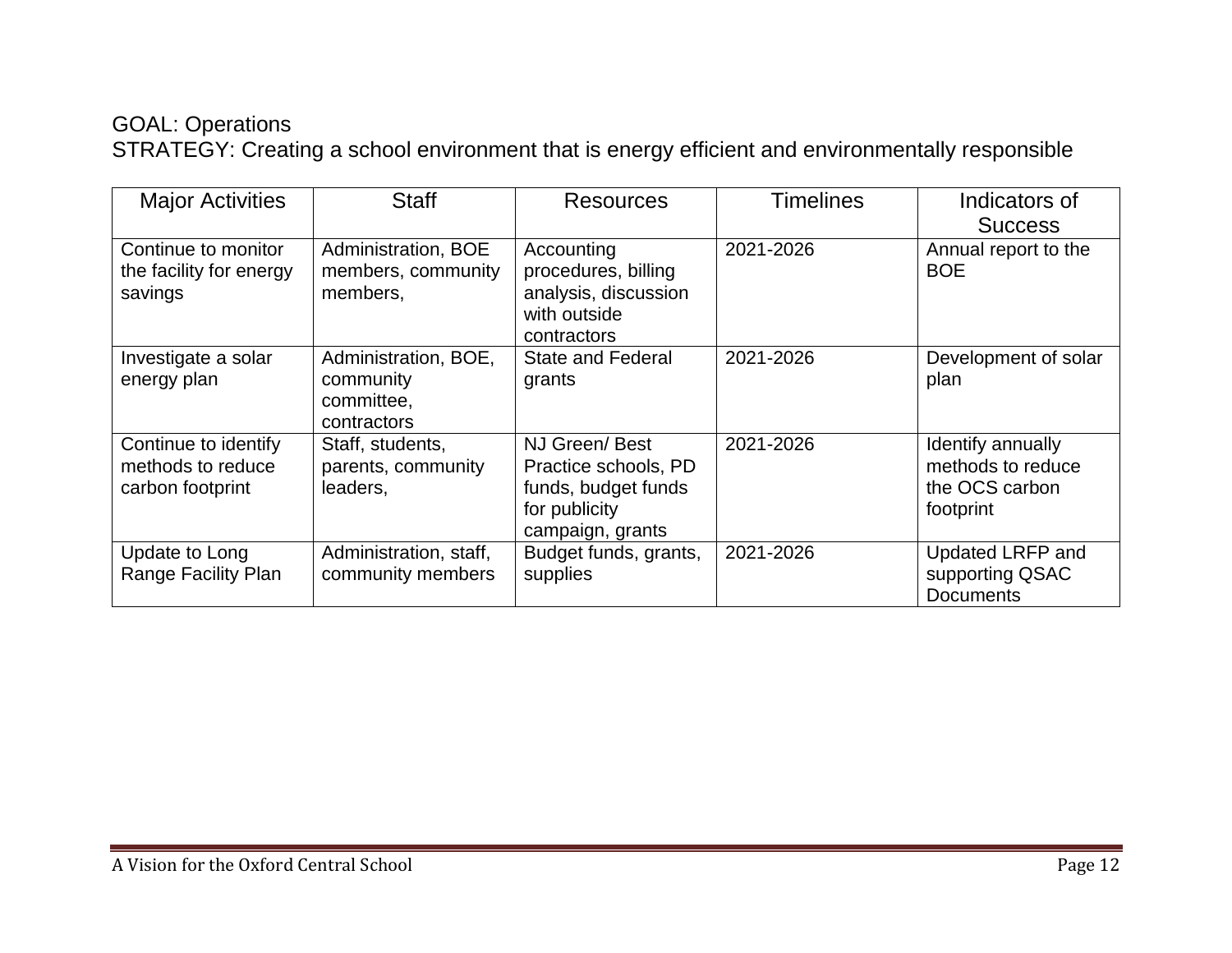#### GOAL: Operations STRATEGY: Investigate District Consolidation/ Regionalization

| <b>Major Activities</b>                       | <b>Staff</b>                                                                                                                                                                 | <b>Resources</b>                                                                          | <b>Timelines</b> | Indicators of<br><b>Success</b>                                                          |
|-----------------------------------------------|------------------------------------------------------------------------------------------------------------------------------------------------------------------------------|-------------------------------------------------------------------------------------------|------------------|------------------------------------------------------------------------------------------|
| Research<br>Consolidation/<br>Regionalization | <b>CSA, Warren Hills</b><br>Regional CSA,<br><b>Warren County</b><br><b>Executive County</b><br>Superintendent,<br><b>Warren County</b><br><b>Business</b><br>Administration | <b>Budget funds</b><br>24 <sup>th</sup> Legislative<br><b>District</b><br>representatives | 2021-2026        | <b>Regionalization Plan</b><br>research completed<br>and presented                       |
| Monitor and adjust<br>building security       | WTPD.<br>administration, Staff,<br><b>BOE</b>                                                                                                                                | Annual budget,<br>research of Best<br>Practices, WTPD<br>input, district Architect        | 2021-2026        | Memorandum of<br>Agreement with Law<br>Enforcement annually<br>New security<br>equipment |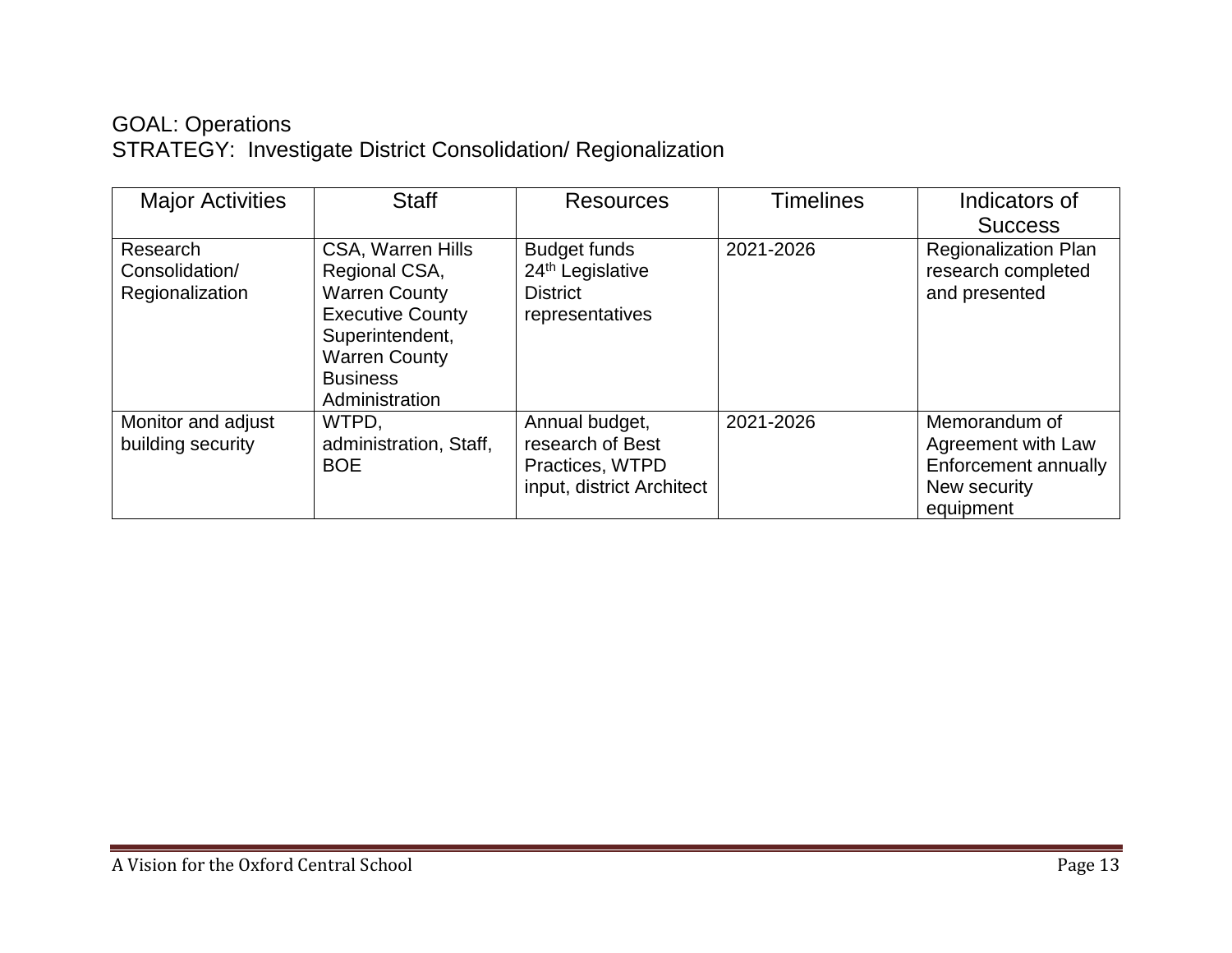#### GOAL: School Climate and Culture STRATEGY: Increase the Level of Pride in OCS felt by Students, Faculty, Staff, Alumni and the **Community**

| <b>Major Activities</b>                                                                                                                                          | <b>Staff</b>                                               | <b>Resources</b>                                                                                            | <b>Timelines</b> | Indicators of<br><b>Success</b>                                                                                             |
|------------------------------------------------------------------------------------------------------------------------------------------------------------------|------------------------------------------------------------|-------------------------------------------------------------------------------------------------------------|------------------|-----------------------------------------------------------------------------------------------------------------------------|
| Continue to institute<br>the educational and<br>social interactions<br>between our 7/8<br>grade students and<br>primary grade student                            | Faculty, students,<br>parent volunteers,<br>administration | Time set aside for<br>planning                                                                              | 2021-2026        | Regular classroom<br>visits held, projects<br>produced and shared                                                           |
| Develop Peer<br>Leadership program<br>continuing to<br>incorporate the<br><b>Warren Hills HS Peer</b><br>Leadership program<br>to guide student<br>interactions. | Faculty, students,<br>administration                       | Annual budget,<br>research other<br>districts, meeting<br>times, PD and training                            | 2021-2026        | On-going Peer<br>Leaders program,<br>creation of esteem<br>building activities,<br>calendar for Peer<br>Leadership programs |
| Continue to develop<br>and financially<br>support more extra-<br>curricular activities                                                                           | Administration,<br>faculty, BOE                            | Research, surveys,<br>annual budget,<br>additional funding<br>sources, OCS<br>Foundation, OCS<br><b>PTA</b> | 2021-2026        | Creation of new<br>activities                                                                                               |
| Develop new student<br>rewards for positive<br>behavior                                                                                                          | Administration,<br>faculty, community<br>volunteers        | Research from other<br>districts, funding to<br>support rewards                                             | 2021-2026        | Creation of<br>recognition program                                                                                          |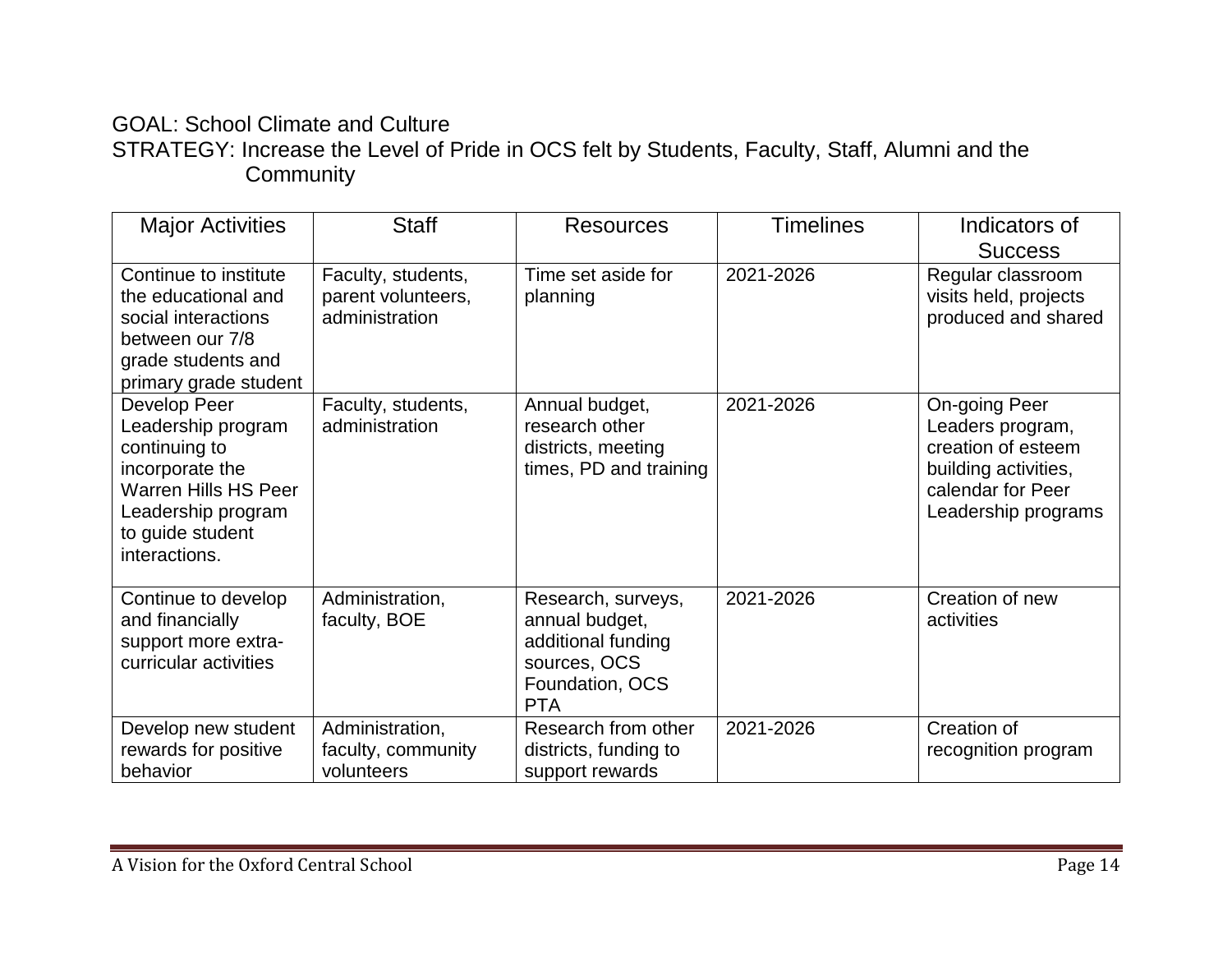#### GOAL: School Climate and Culture STRATEGY: Increase the Level of Pride in OCS felt by Students, Faculty, Staff, Alumni and the **Community**

| <b>Major Activities</b>                                                                                                                                       | <b>Staff</b>                    | <b>Resources</b>                                                              | <b>Timelines</b> | Indicators of                                        |
|---------------------------------------------------------------------------------------------------------------------------------------------------------------|---------------------------------|-------------------------------------------------------------------------------|------------------|------------------------------------------------------|
|                                                                                                                                                               |                                 |                                                                               |                  | <b>Success</b>                                       |
| Staff Self-Care +<br><b>Wellness: Provide</b><br>access to programs<br>for self-care and<br>wellness<br>(physical/mental<br>health) for all district<br>staff | Faculty,<br>Administration, BOE | Research, OCS<br>Budget, Grant<br>opportunities, Federal<br>and State funding | 2021-2026        | Creation of programs,<br>professional<br>development |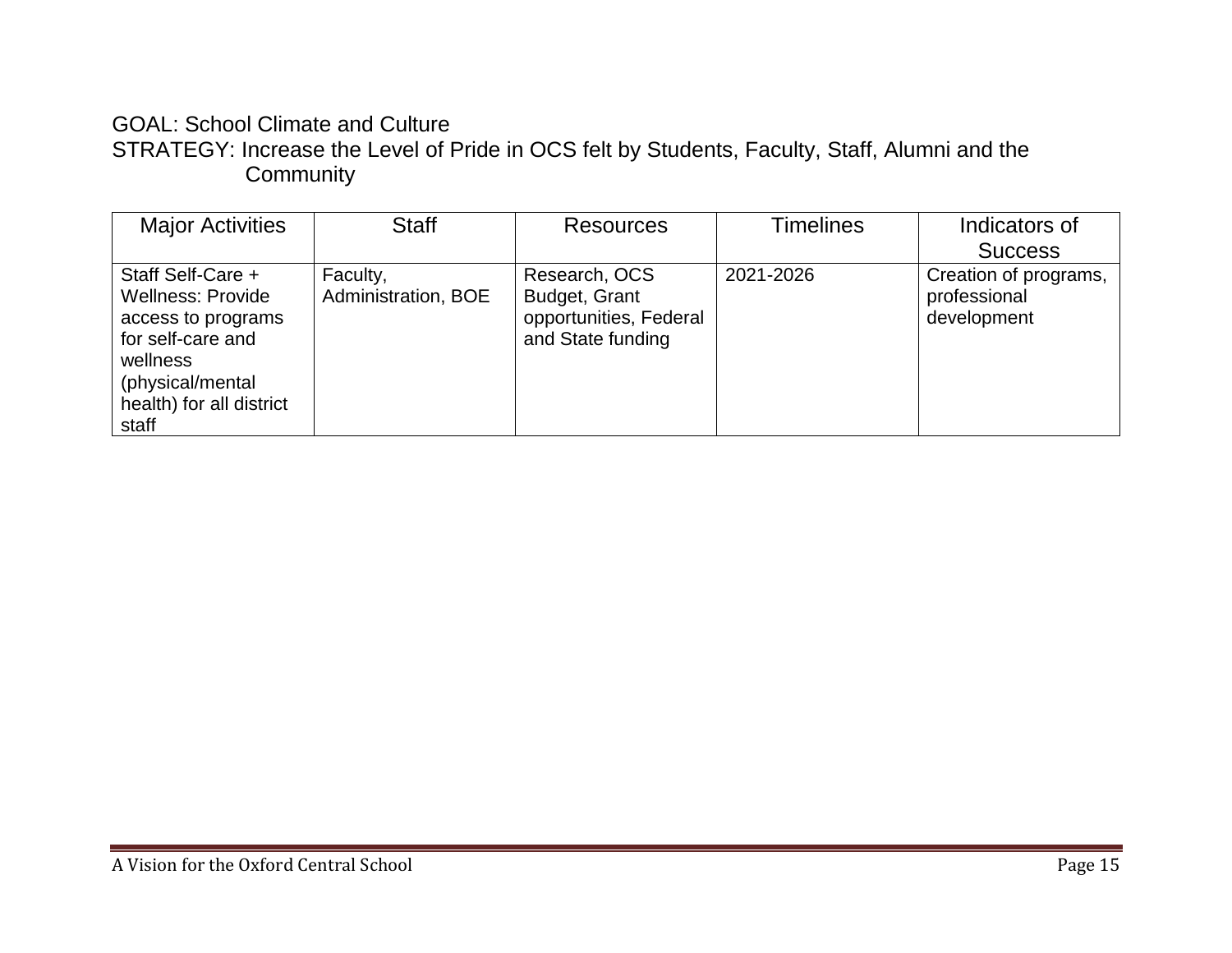#### GOAL: School Climate and Culture

STRATEGY: Continue to develop Promising Practices and a variety of academic and extra-curricular programs to promote a positive school climate

| <b>Major Activities</b>                                                                      | <b>Staff</b>                                                                     | <b>Resources</b>                                                                                                                 | <b>Timelines</b> | Indicators of                                         |
|----------------------------------------------------------------------------------------------|----------------------------------------------------------------------------------|----------------------------------------------------------------------------------------------------------------------------------|------------------|-------------------------------------------------------|
|                                                                                              |                                                                                  |                                                                                                                                  |                  | <b>Success</b>                                        |
| Build a solid team for<br>character education<br>committee for social/<br>emotional learning | Staff, administration,<br>community<br>volunteers, School<br><b>Climate Team</b> | Annual budget, grant<br>resources, school<br>calendar, CORRECT<br>Program                                                        | 2021-2026        | Committee formed<br>and meeting calendar<br>developed |
| Continue to develop<br>and financially<br>support more extra-<br>curricular activities       | Administration,<br>faculty, BOE                                                  | Research, surveys,<br>annual budget,<br>additional funding<br>sources                                                            | 2021-2026        | Creation of new<br>activities                         |
| Develop quarterly<br>school spirit activities<br>-including staff<br>activities              | Staff, administration,<br>community<br>volunteers, PTA, OCS<br>Foundation        | Research from other<br>school districts,<br>annual budget,<br>Municipal Alliance,<br>Safe Routes to<br>School \$, grant<br>money | 2021-2026        | Calendar of events<br>scheduled                       |

#### **Activities could include:**

-Having the students nominate a student of the month -Shop-Rite Healthy snacks club -Lego Club (after school) **-Contract Club (after school)** - Spotlight Board<br>-Spotlight Board **-**Spotlight Board -Kindness awards both students and faculty -Continue Spirit Days/ Weeks -Expanding with peer leadership with Warren Hills and WC Technical School -Speakers about safety issues including bullying -Explore programs to have special needs kids and typical kids work together to help understand the differences -Mindfulness bulletin board -Walking Club/ Yoga for students and teachers. The Contract of the Run students and teachers. -After school Zumba -Goodies to the teachers' lounge. Coffee, water, snacks... -Field Day